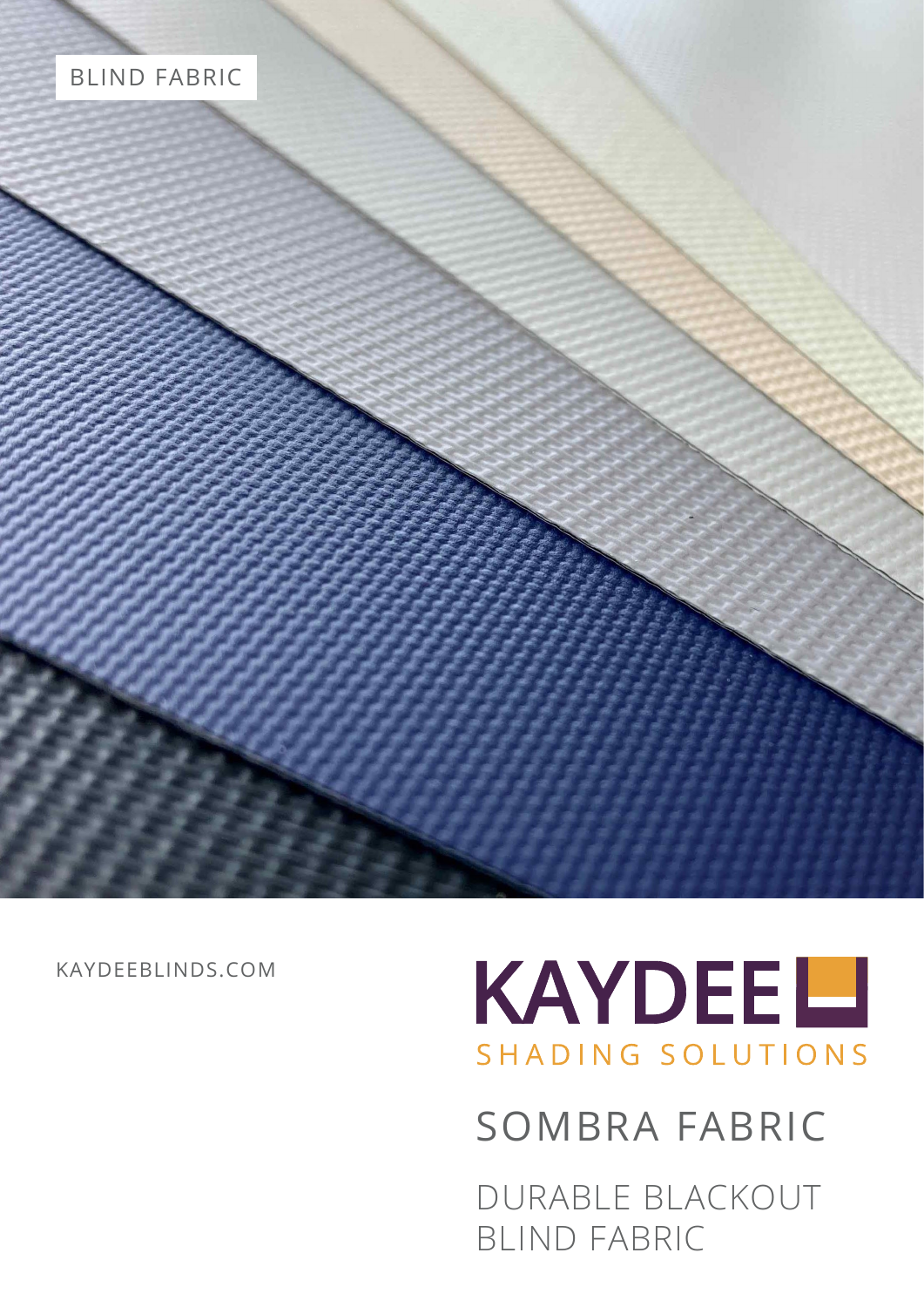# PVC BASED WIPE CLEAN BLACKOUT FABRIC<sup>L</sup>

Sombra is a PVC based fabric that offers very effective light exclusion. This durable fabric can be used in all areas requiring light exclusion such as conference rooms, galleries, school and university labs.

Sombra blackout fabrics are extremely durable and hard wearing. They have a smooth non-porous surface which makes them stain resistant and easy to clean.



**STAIN RESISTANT AND WIPE CLEAN**



#### **BLACKOUT FABRIC FOR LIGHT EXCLUSION**



#### **DURABLE AND HARD WEARING**

## **SPECIFICATIONS**

**BLIND TYPE:** VERTICAL / ROLLER

**FUNCTION:** BLACKOUT

**OPENNESS FACTOR:** N/A

**CLEANING:** WIPE CLEAN

**WEIGHT:** 425 G.S.M. +/- 5%

**FIRE RETARDANCY:**

BS 5867:1980 PART 2 TYPE B1

**COMPOSITION:**

72% PVC / 28% GLASS FIBRE

**SECTORS:** SCHOOLS, OFFICES, RECEPTION AREAS AND HOSPITALS

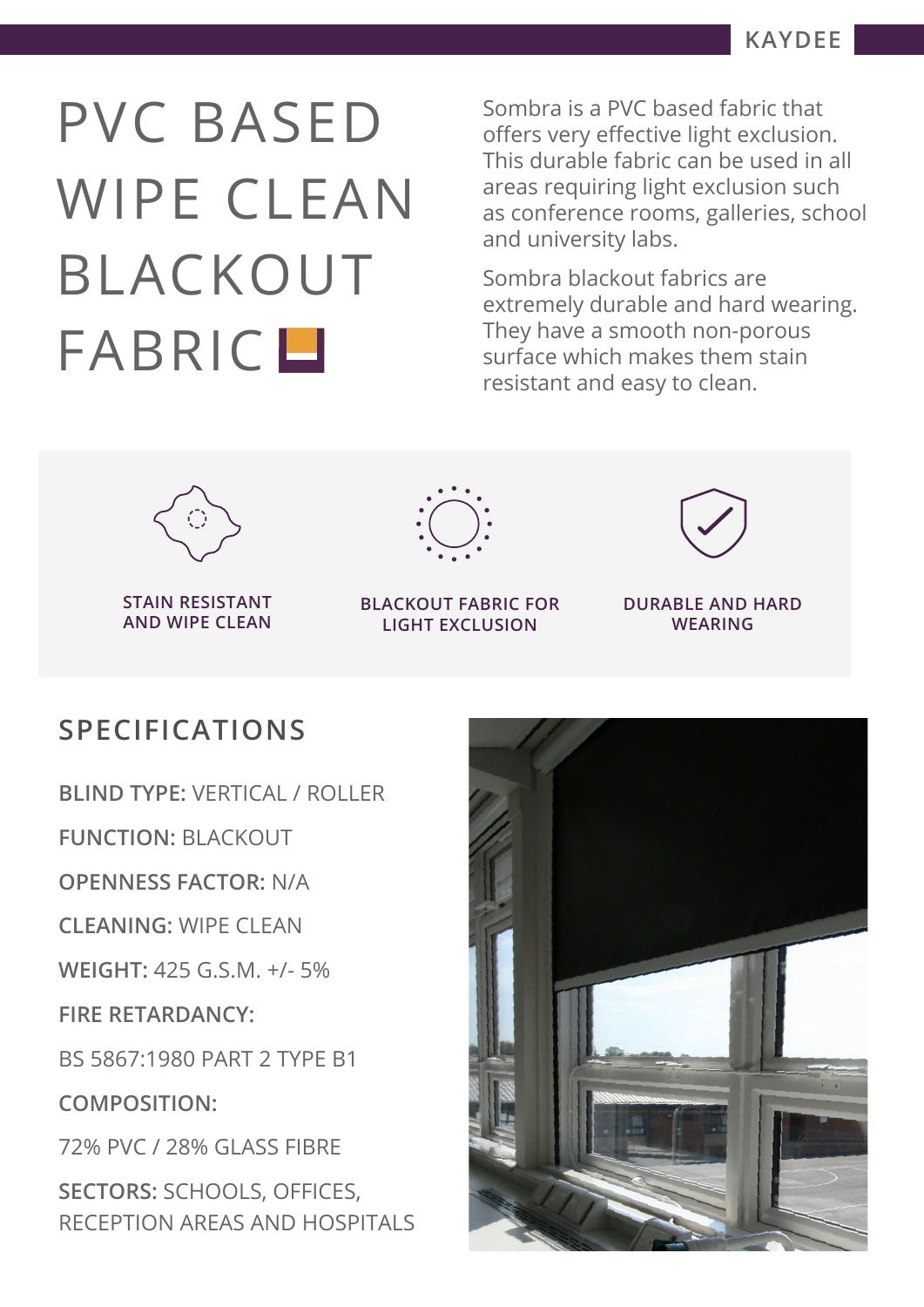# **COLOURS**

#### White

Dove Grey

Ebony

#### Flax







# **TECHNICAL DATA**

|               | <b>HEAT</b>    |                | <b>LIGHT</b> |                          |         |
|---------------|----------------|----------------|--------------|--------------------------|---------|
| <b>COLOUR</b> | т              | $\mathsf{R}$   | T            | $\mathsf{R}$             | $S - C$ |
| White         | 1              | 56             | $\bigcap$    | 78                       | 0.45    |
| Flax          | $\bigcap$      | 59             | $\bigcap$    | 69                       | 0.34    |
| Sandcastle    | $\bigcap$      | 62             | $\bigcap$    | 68                       | 0.40    |
| Dove Grey     | $\overline{1}$ | 39             | $\bigcap$    | 56                       | 0.54    |
| Thunder       | 1              | 27             | $\bigcap$    | 44                       | 0.64    |
| Navy          | $\bigcap$      | $\overline{4}$ | $\bigcap$    | $\overline{7}$           | 0.70    |
| Ebony         |                | 4              |              | $\overline{\mathcal{A}}$ | 0.72    |

T% : Transmittance R% : Reflectance S-C : Shading Co-efficient

## **WHY CHOOSE SOMBRA FABRIC?**

Sombra is more than just an effective blackout fabric.

The fabrics PVC construction makes it extremely durable and its smooth, non-porous surface makes it stain resistant, allowing the fabric to be easily wiped clean with a damp cloth. Sombra is a completely colourfast fabric that can also be cleaned using disinfectants without being damaged.

These properties and features make the Sombra blind fabric a suitable option for a number of different applications and environments.

The blackout properties make it ideal for seminar rooms and conference facilities.

The stain resistant nature and ease of cleaning make it perfect for healthcare facilities, hospitals, schools and reception rooms.